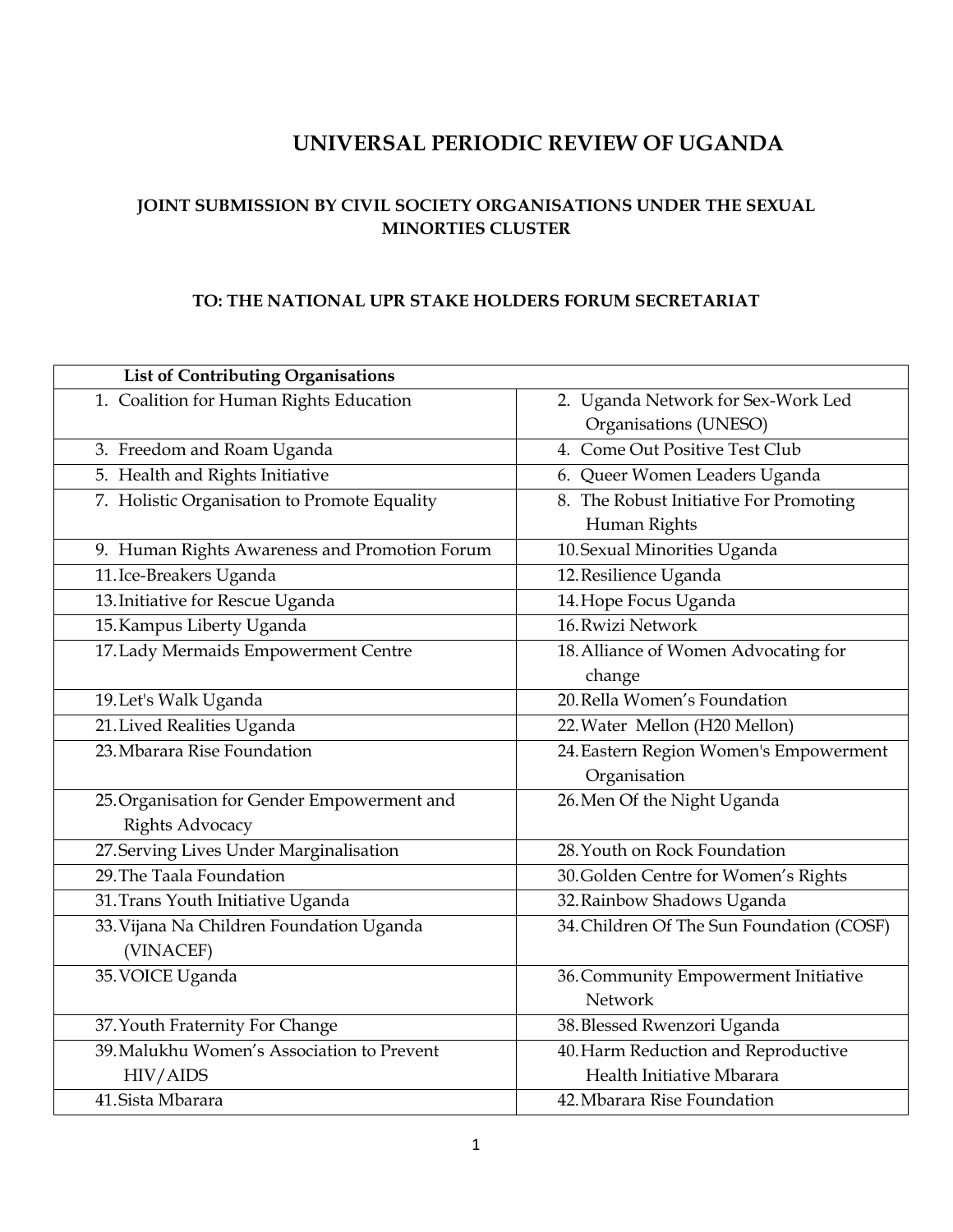|    |      | <b>TABLE OF CONTENTS</b>                                                                |
|----|------|-----------------------------------------------------------------------------------------|
|    |      |                                                                                         |
| 1. |      |                                                                                         |
| 2. |      |                                                                                         |
| 3. |      |                                                                                         |
| 4. |      | Legal and Constitutional framework affecting LGBT and sex workers' rights in Uganda 6   |
|    |      |                                                                                         |
|    | 4.2. |                                                                                         |
|    |      |                                                                                         |
|    | 4.3. | The institutionalisation of discrimination against LGBT persons and sex workers.10      |
|    | 4.4. |                                                                                         |
| 5. |      |                                                                                         |
|    |      | 5.1. The right to liberty, security and freedom from arbitrary arrest and detention  11 |
|    | 5.2. | The Right to freedom from torture or cruel, inhuman, and degrading treatment12          |
|    | 5.3. |                                                                                         |
|    | 5.4. |                                                                                         |
|    | 5.5. |                                                                                         |
| 6. |      |                                                                                         |
| 7. |      |                                                                                         |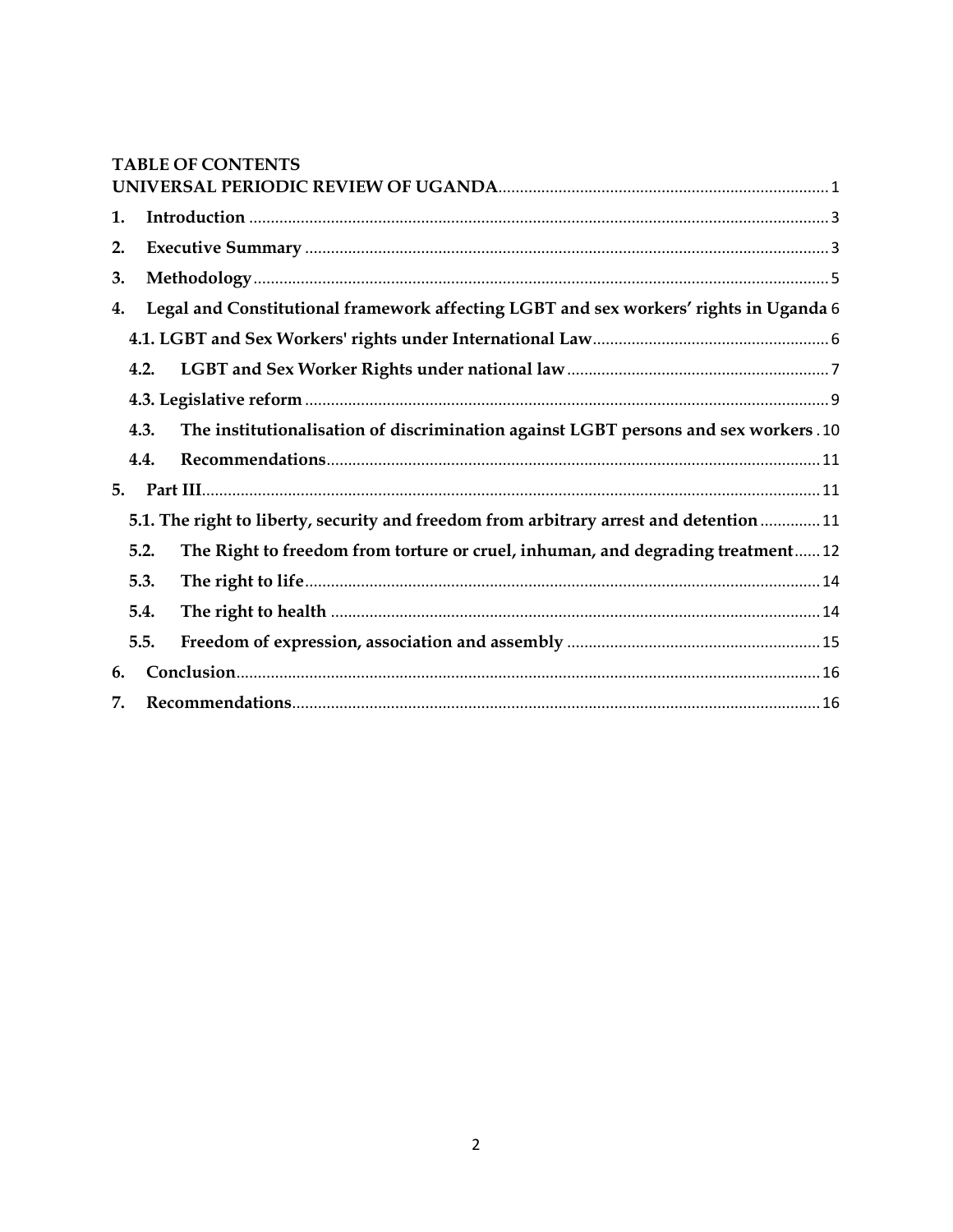#### <span id="page-2-0"></span>**1. Introduction**

This report is a joint submission of organisations working on the rights of Lesbian, Gay, Bisexual, Transgender and Intersex persons (LGBTI) and sex workers in Uganda, submitted under the auspices of the Sexual Minorities Cluster that is jointly convened by Human Rights Awareness and Promotion Forum (HRAPF) and Sexual Minorities Uganda. HRAPF has for the last 13 years worked towards the protection and promotion of the rights of marginalised persons in Uganda. HRAPF has also documented violations of human rights based on sexual orientation and gender identity over the past 8 years, publishing the annual Uganda Report(s) of Human Rights Violations based on Sexual Orientation and Gender Identity, as well as those of the rights of sex workers, published annually in the Protection and Violation of the Human Rights of Sex Workers Report(s). HRAPF also runs a fully licensed legal aid clinic dedicated to serving marginalised communities, including sex workers and LGBTI persons.

Sexual Minorities Uganda, the co-convener, is a network of LGBTI organisations operating in Uganda, focusing on conducting advocacy for the protection and recognition of the rights of LGBTI persons, providing security support to individual LGBTI persons and organisations facing challenges because of their work and/ or sexuality and conducting research and documentation on issues of human rights concern for LGBTI persons in Uganda, among others.

#### <span id="page-2-1"></span>**2. Executive Summary**

During Uganda's review in the previous cycle of the UPR (2011-2016), Uganda did not accept any of the recommendations on sexual orientation and gender identity, and there were no recommendations made on sex workers' rights. However Uganda committed in the first review in 2011 to take immediate concrete steps to stop discrimination and assaults against LGBTI persons and investigate thoroughly and sanction accordingly violence against LGBTI persons, including human rights activists; to investigate and prosecute, through the Uganda Human Rights commission, human rights violations, including attacks on LBGTI persons, and make findings public; to increase education and awareness on all sets of human rights; strengthen human rights and democratic institutions, including the Uganda Human Rights Commission; protect human rights defenders from harassment and intimidation; and train security forces to respect freedom of assembly and expression. 1

In respect to those commitments, there have been instances where the state has fulfilled its obligations. For instance, the court awarded damages to 19 LGBT community members arbitrary arrested and charged with 'doing a negligent act likely to spread infection of disease' , and denied access to their lawyers while in prison. The High Court held that the action of denying them access to lawyers under the guise of enforcing COVID-19 regulations in prisons violated their right to liberty as well as the inalienable right to a fair hearing. The Uganda Police Force has also worked together with HRAPF and other partners to train over 500 police officers

 $\overline{\phantom{a}}$ <sup>1</sup> Office of the United Nations High Commissioner for Human Rightshttp://www.uprinfo.org/database/index.php?limit=0&f\_SUR=182&f\_SMR=All&order=&orderDir=ASC&or derP=true&f\_Issue=All&searchReco=&resultMax=300&response=&action\_type=&session=&SuRRgrp=&SuROrg=& SMRRgrp=&SMROrg=&pledges=RecoOnly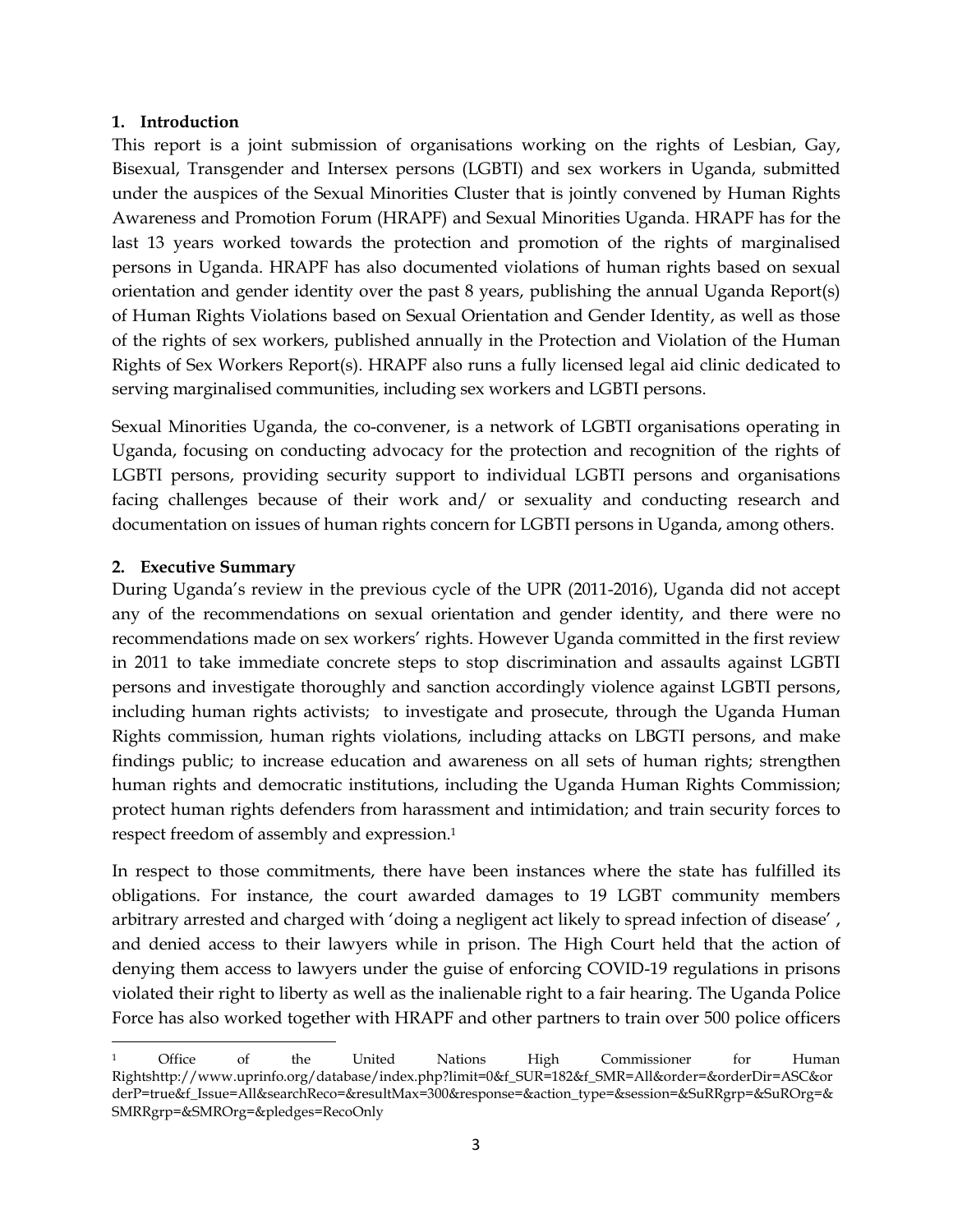on issues of marginalisation and the treatment of LGBT persons while in police custody, and Uganda also enacted the Human Enforcement Act, 2019 to provide efficient and speedy mechanisms for providing redress to victims of human rights abuses.

Even with the above efforts, however, the LGBT and sex worker communities in Uganda have continued to face discrimination and marginalisation, primarily influenced by the penal laws of Uganda which criminalise consensual same-sex sexual relations and sex work. These colonial laws have continued to exist on the books (with various efforts over the years to augment punishments, further criminalise identities, etc.) <sup>2</sup> because of the social, religious, and cultural attitudes in the country. These laws are used as justification for this continued discrimination and human rights violations of the rights of people non-conforming to traditional gender identity and sexual orientation as well as the choice of occupation.

The Anti-Money Laundering Act, 2013, and the Financial Intelligence Authority created thereunder have also become a tool of oppression, with targeted attacks on Civil Society Organisations and human rights activists engaged in the protection and promotion of human rights and good governance. <sup>3</sup> This is in stark contrast with Uganda's commitments to ensure that civil society organisations and human rights defenders operate in a safe environment and all allegations of intimidation, harassment and violence are fully investigated.<sup>4</sup> Despite Uganda's commitments, the operating environment for civil society organisations merely continued to deteriorate, especially in the run up to the 2021 general elections.<sup>5</sup>

Despite the enactment of progressive laws such as the Human Rights (Enforcement) Act, 2019, the incidences of human rights violations are on the rise particularly in the face of the COVID-19 pandemic and the measures instituted by the state to curb its spread. The realities of LGBT persons and sex workers in the face of COVID-19 and the attendant regulations and directives only served to exacerbate the already deteriorating human rights situation. There have been several incidents of raids on LGBT shelters and places of entertainment/ social hang-outs in the last few months as a result of the changing socio-legal environment. <sup>6</sup> Despite the fact that no recommendations on SOGIE issues were accepted by Uganda in the last cycle, Uganda did

 $\overline{a}$ <sup>2</sup> In 2014, Uganda passed the Anti-Homosexuality Act, 2014 (declared null and void by the Constitutional Court less than 6 months later), a law which sought to create the offences of homosexuality and aggravated homosexuality and provide immunity for perpetrators of violence against LGBT persons by providing that it would be a valid defense to any assault charge for a person to prove that they did it to protect themselves from homosexual practices.

<sup>3</sup>; 'Government freezes accounts of 4 NGOs doing poll work' The Monitor Uganda 2 December 2020 [https://www.monitor.co.ug/uganda/special-reports/elections/govt-freezes-accounts-of-4-ngos-doing-poll-work-](https://www.monitor.co.ug/uganda/special-reports/elections/govt-freezes-accounts-of-4-ngos-doing-poll-work-3216360)[3216360](https://www.monitor.co.ug/uganda/special-reports/elections/govt-freezes-accounts-of-4-ngos-doing-poll-work-3216360) (accessed 28 January 2021).

<sup>4</sup> Human Rights Council Working Group 'Report of the Working Group on the Universal Periodic Review\* Uganda', (2016) A/HRC/34/10<https://www.ohchr.org/EN/HRBodies/UPR/Pages/UGindex.aspx> accessed on 28th January 2021.

<sup>5</sup> 'City lawyer Nicholas Opiyo held over money laundering-Police' [The Independent 2](https://www.independent.co.ug/author/ayebale/)3 December 2020 <https://www.independent.co.ug/city-lawyer-nicholas-opiyo-held-over-money-laundering-police/>

<sup>6</sup> Human Rights Watch 'Uganda LGBT Shelter Residents Arrested on COVID-19 Pretext' 3 April 2020. <https://www.hrw.org/news/2020/04/03/uganda-lgbt-shelter-residents-arrested-covid-19-pretext>and

Police raids 'gay-friendly' Ram Bar, arrests 120 The Observer 12 November 2019 <https://observer.ug/news/headlines/62595-police-raids-gay-friendly-ram-bar-arrests-120>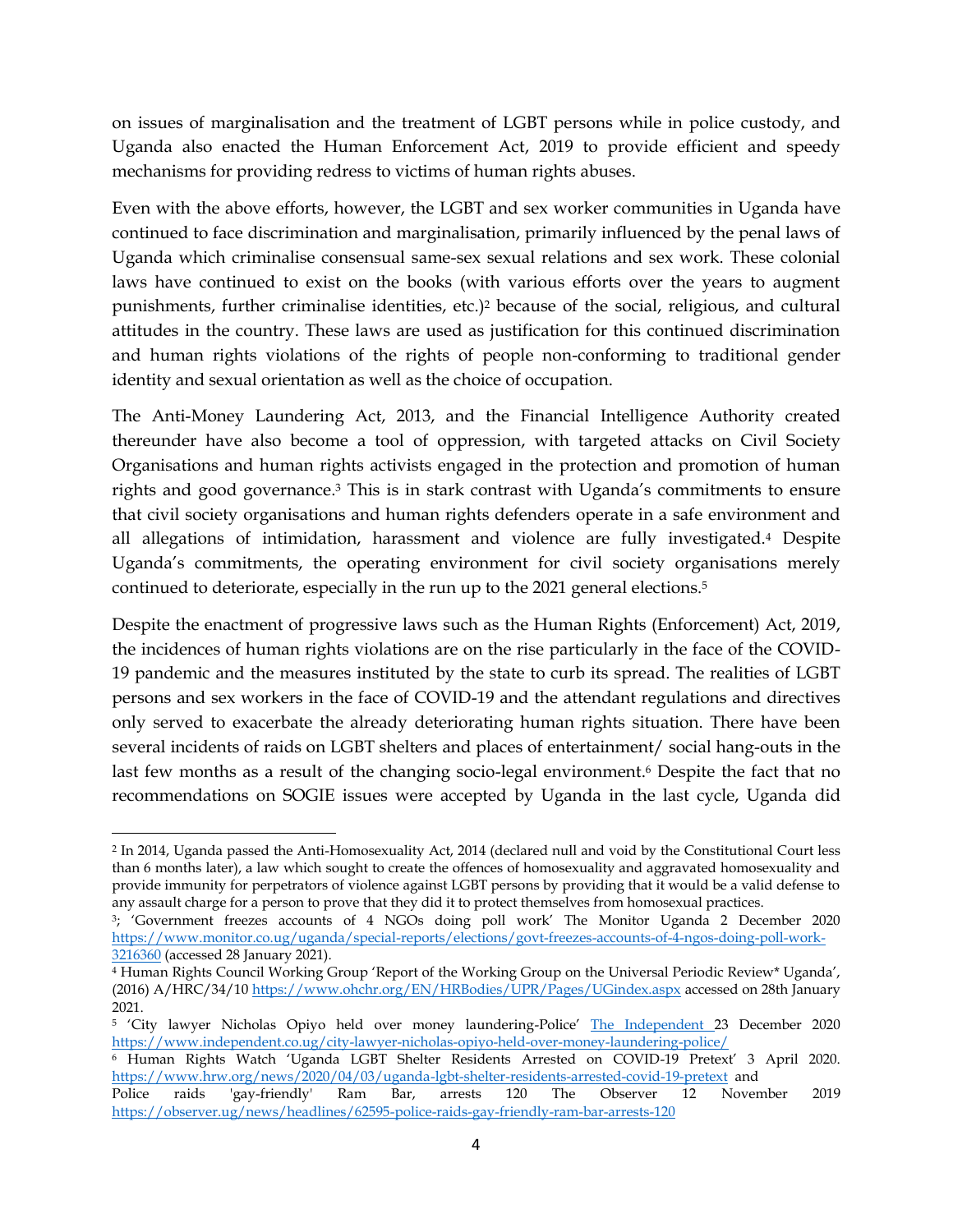make commitments to, among other things, continue to harmonise its domestic legislation with all international human rights instruments that Uganda is a party to, ensure that the country's laws are in compliance with international human rights standards and to further ratify and incorporate all the ratified international legal instruments into domestic law. <sup>7</sup> These international instruments provide protection for the rights of LGBTI persons and sex workers, yet LGBTI persons and sex workers in Uganda continue to face severe marginalisation on the basis of real or presumed sexual orientation or gender identity, or choice of work.

Furthermore, Uganda committed to ensuring that civil society organisations and human rights defenders operate in a safe environment. To this end, Uganda committed to fully investigate all allegations of intimidation, harassment, and violence, to thoroughly investigate threats against human rights defenders and civil society organisations and bring those responsible to justice and guarantee reparations to the victims. In this, Uganda is still heavily lacking, as multiple CSOs and their leaders have recently come under targeted attack. Particularly during the 2021 election cycle, CSOs and human rights defenders that serve sexual minorities have been referred to as funders of instability by the head of state, <sup>8</sup> a statement that was later echoed by the Minister for Security. This is in stark contrast with Uganda's commitment to explicitly recognise the legitimacy of the work carried out by human rights defenders and to publicly support their work and provide protection for them. 9

In relation to health, Uganda committed to increase its health budget allocation and ensure the extension of health care to all persons without distinction based on gender, and to this end, the government of Uganda has supported initiatives to provide friendly health services to key populations, including sexual minorities, through the Most at Risk Populations Initiative. Nevertheless, sexual minorities have continued to face discrimination in health service delivery, with the MARPI model having very few centres (about 35 across the entire country), and providing primarily HIV/ STI treatment and care services, not the entire range of SRHR services and other health services needed by sexual minorities.

# <span id="page-4-0"></span>**3. Methodology**

Information for this report was gathered through extensive consultation with members of the communities of sex workers and LGBTI persons across the country. These consultations were conducted through four meetings held in the four main regions of Uganda, reaching out to 82 persons associating under 43 different CSOs working with sex workers and LGBT persons. The meetings were conducted in the Eastern Region (in Mbale City), the Northern Region (in Gulu City), the Western Region (in Mbarara City) and the Central Region (in Kampala City) between February and April 2021. The information provided by the individuals and organisations consulted was then cross-referenced with available data from research studies on LGBTI and

 $\overline{\phantom{a}}$ <sup>7</sup> n 5 above

<sup>8</sup> Kuchu Times 'President Museveni Blames LGBT Community For Nation-Wide Protests' [20 November 2020](https://www.kuchutimes.com/2020/11/president-museveni-blames-lgbt-community-for-nation-wide-protests/) <https://www.kuchutimes.com/2020/11/president-museveni-blames-lgbt-community-for-nation-wide-protests/> <sup>9</sup> n 5 above accepted recommendation 115.110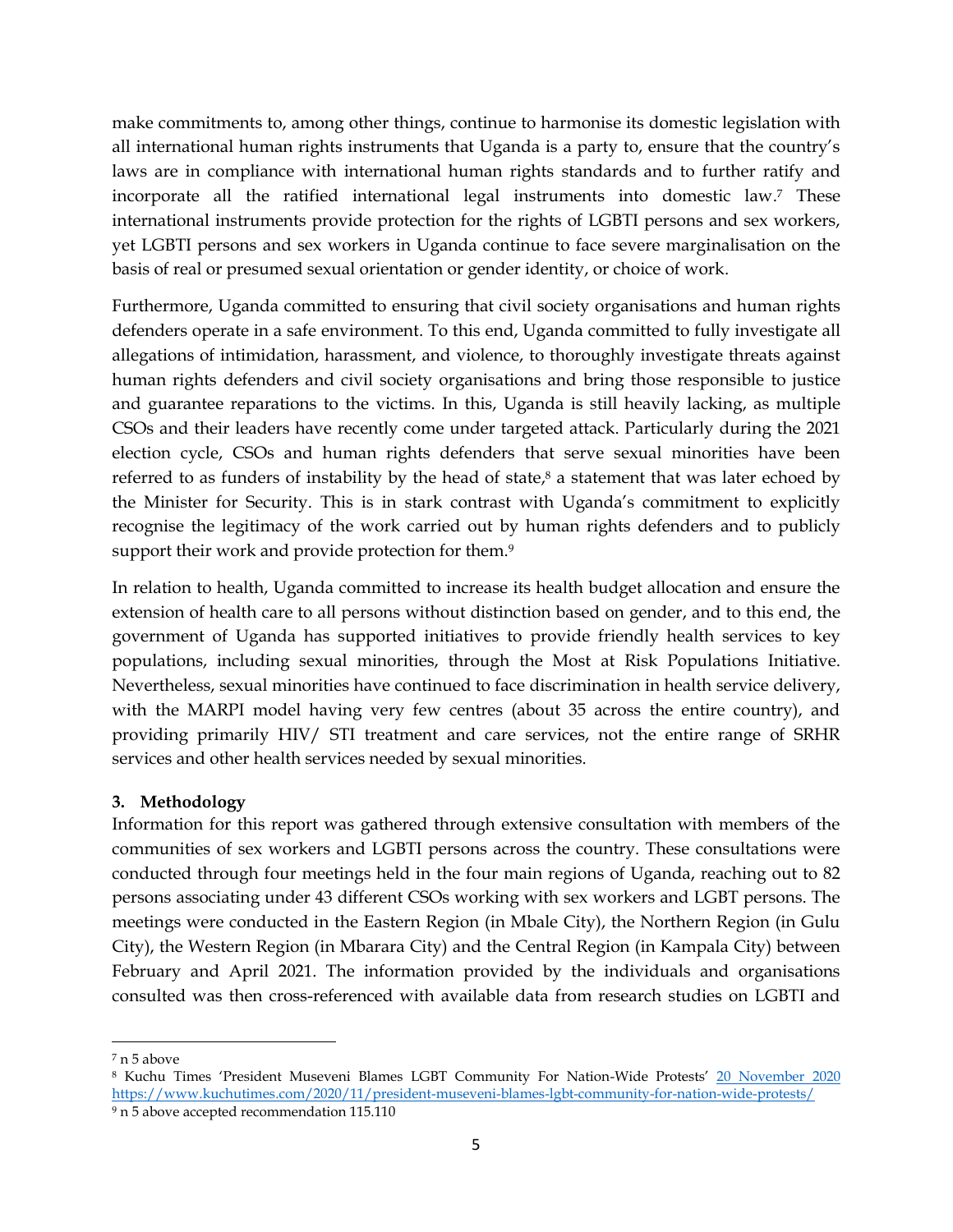sex workers rights, and only that information that was verifiable through cross-referencing with available evidence-based research data was included in this report.

In addition, reference was made to secondary information such as media reports and reports by civil society organisations on the human rights situation for LGBTI persons and sex workers during the period from 2016 to 2021, and national, regional and international human rights instruments were also analysed to inform the discussion on Uganda's human rights obligations to sexual minorities. Reference is also made to the outcome report from Uganda's previous UPR reviews to ascertain the commitments made therein in order to effectively make comment on the progress thus far achieved in meeting these commitments.

# **PART II**

<span id="page-5-0"></span>**4. Legal and Constitutional framework affecting LGBT and sex workers' rights in Uganda** Despite Uganda's demonstrated reluctance to recognise LGBT and sex worker rights, Uganda has committed to revise and harmonise its laws to meet international human rights instruments and ensure that they comply with international human rights standards while ensuring that the enforcement and implementation of laws are in line with the state's obligation to protect and promote the human rights of all. Just as important, Uganda's Constitution guarantees human rights for all persons without discrimination, and imposes upon all persons and all organs of the state to protect, promote and fulfil human rights. 10

# <span id="page-5-1"></span>**4.1. LGBT and Sex Workers' rights under International Law**

# *LGBTI rights*

 $\overline{\phantom{a}}$ 

Uganda has ratified and is a party to several key international instruments that provide for equality and protection of all persons in the enjoyment of their human rights under international human rights law and this includes LGBT persons and sex workers. Key among the rights is the right to security of the person and privacy, the right to be free from torture, freedom from arbitrary arrest and detention, the right to be free from discrimination, the right to the highest attainable standard of health and the right to freedom of expression, association and peaceful assembly.

While both Ugandan and international law explicitly bar discrimination based on, among other grounds, sex, they do not particularly recognise discrimination based on sexual orientation or gender identity. However, the UN Human Rights Committee has interpreted 'sex' as used in

<sup>10</sup> Article 20(1) of the 1995 Constitution of the Republic of Uganda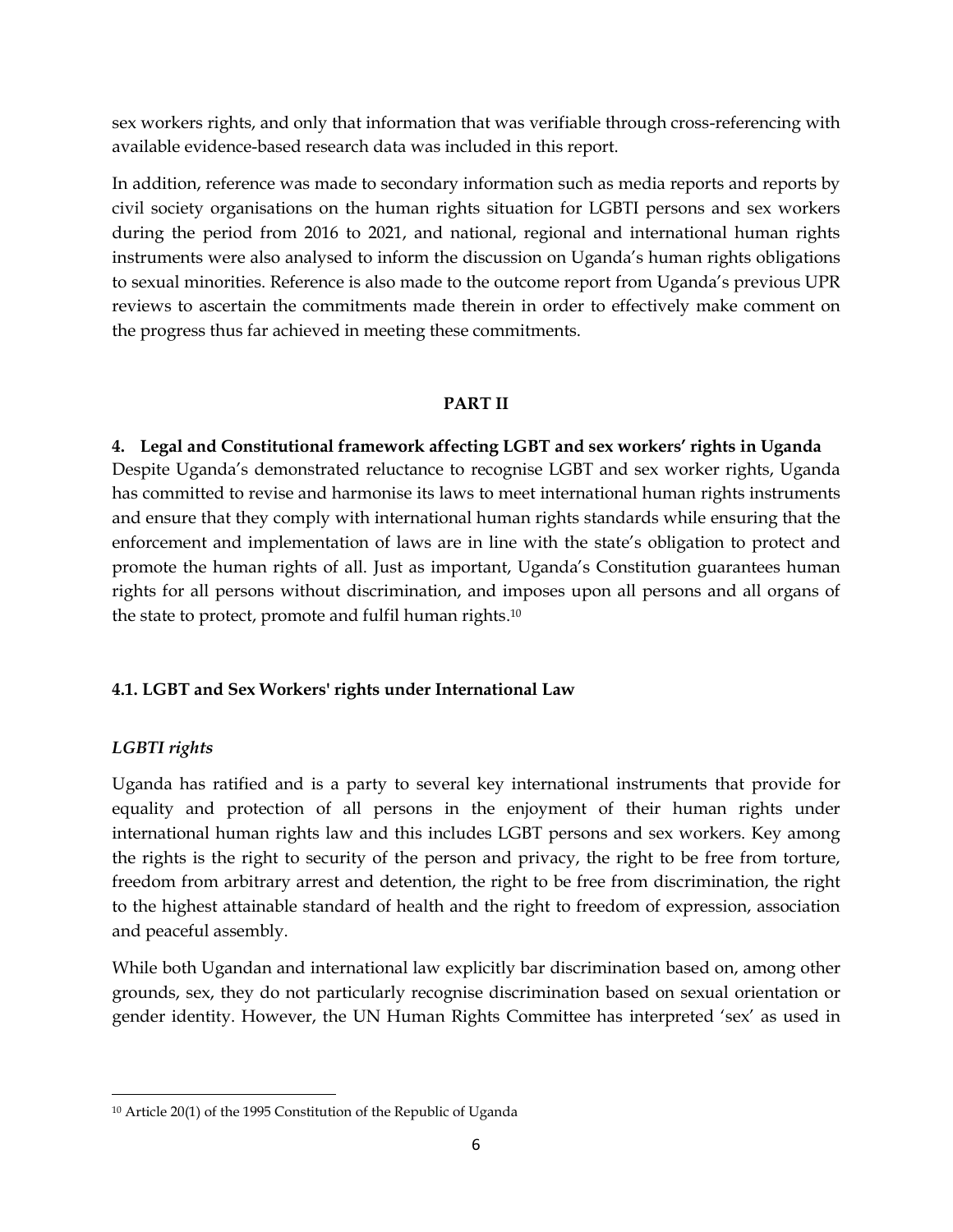the International Covenant on Civil and Political Rights to include sexual orientation,<sup>11</sup> and the term "other status " as used in clauses on non-discrimination has also been interpreted by the Committee on Economic, Social, and Cultural Rights in its General Comment 20, to include sexual orientation. 12

# *Sex Workers Rights*

Sex workers' rights are not expressly provided for under international human rights instruments ratified by Uganda..However, Article 6 of the International Covenant on Economic, Social and Cultural Rights (ICESCR) recognises the right to work, which includes the right to an opportunity to earn a living by work which one freely chooses or accepts, without limitation as to the type of work. The right to work under Article 6 of the ICESCR encompasses all forms of work, whether independent work or dependent wage-paid work. <sup>13</sup> In addition, provisions against discrimination of persons apply to sex workers as well, protecting sex workers against discrimination based on economic, social or other status. 14

Furthermore, the International guidelines on HIV/AIDS and Human Rights 2006<sup>15</sup> recognises adult sex work that involves no victimisation, and urges that criminal laws should be reviewed with the aim to decriminalise, then legally regulate occupational health and safety conditions to protect sex workers and their clients, including support for safe sex during sex work in order to ensure that criminal law does not impede the provision of HIV/AIDS prevention and care services to sex workers and their clients.

# **4.2.LGBT and Sex Worker Rights under national law**

<span id="page-6-0"></span>Article 21 of the 1995 Constitution of Uganda provides for equality and freedom from discrimination, and specifically states that no person shall be discriminated against on the grounds of 'sex, race, colour, ethnic origin, tribe, birth, creed or religion, social or economic standing, political opinion or disability'. However, penal provisions criminalising sex work and consensual same-sex sexual relations continue to exist in the Penal Code Act, and they are used to justify human rights violations against LGBTI persons and sex workers.

 $\overline{a}$ <sup>11</sup> Communication 488/1992, *Toonen v. Australia*, Human Rights Committee U.N. Doc CCPR/C/50/D/488/1992 (1994).<http://hrlibrary.umn.edu/undocs/html/vws488.htm> (accessed on 25th January 2021); United Nations High Commissioner for Human Rights 'Discriminatory laws and practices and acts of violence against individuals based on their sexual orientation and gender identity'. [https://www.ohchr.org/documents%2Fissues%2Fdiscrimination%2Fa.hrc.19.41\\_english.pdf](https://www.ohchr.org/documents%2Fissues%2Fdiscrimination%2Fa.hrc.19.41_english.pdf) (accessed 29April 2021).

<sup>12</sup> UN Committee on Economic, Social and cultural Rights General (CESCR), 'Comment 20 Non-discrimination in economic, social and cultural rights' (2 July 2009) , available attached at a variable at  $\frac{2009}{\pi}$  , available <https://www.refworld.org/docid/4a60961f2.html> (accessed 29 April 2021)

<sup>13</sup> UN Committee on Economic, Social and Cultural Rights (CESCR), General Comment No. 18: The Right to Work (Art. 6 of the Covenant), 6 February 2006, available at[: https://www.refworld.org/docid/4415453b4.html](https://www.refworld.org/docid/4415453b4.html) (accessed 29 April 2021)

<sup>14</sup> n 13 above

<sup>15</sup> Office of the High Commissioner for Human Rights 'International Guidelines on HIV/AIDS and Human Rights' 2006 https://www.ohchr.org%2Fdocuments%2Fpublications%2Fhivaidsguidelinesen.pdf . (accessed on 29 April 2021)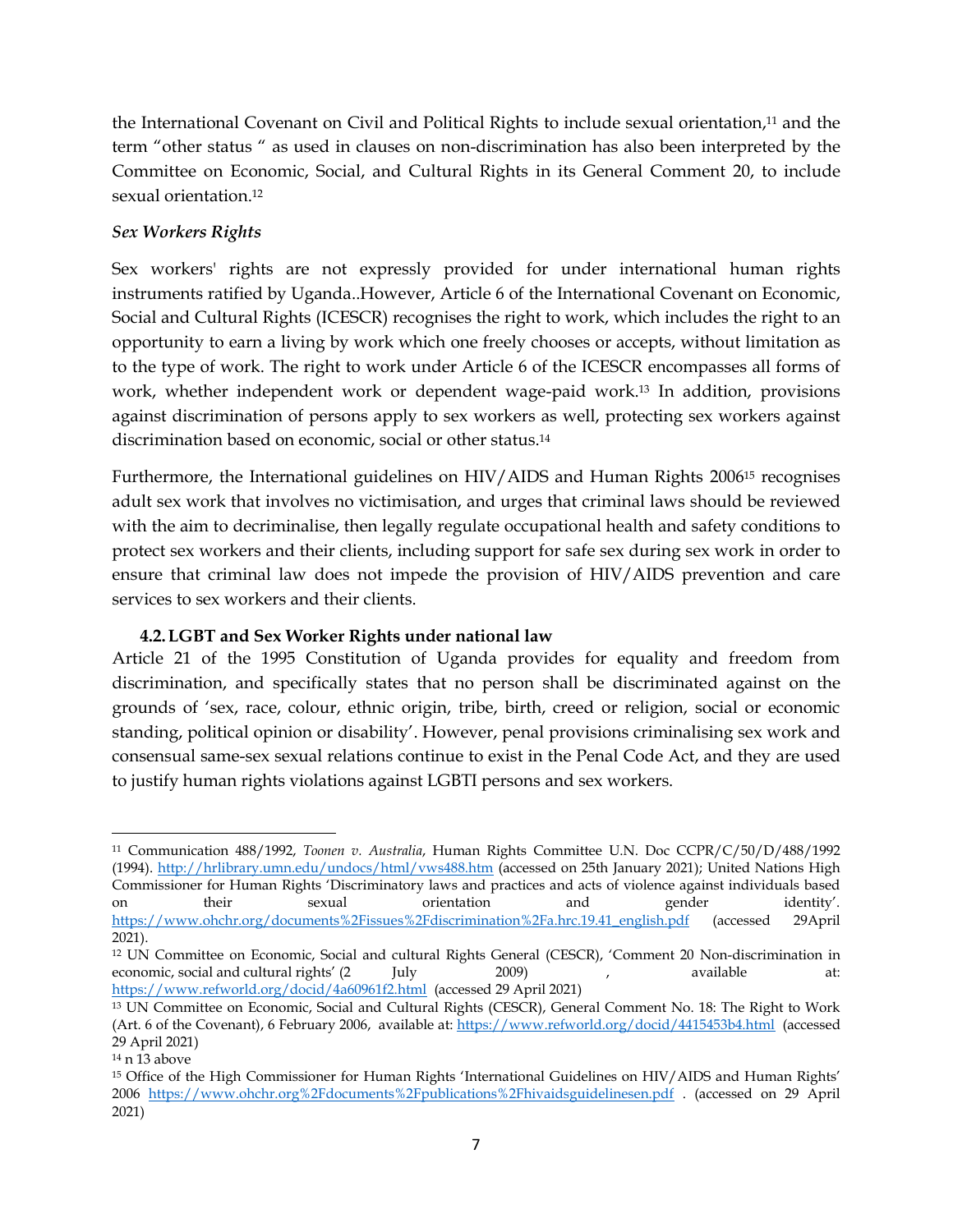Section 145 of the Penal Code Act criminalises having carnal knowledge against the order of nature. Whereas this does not particularly refer to LGBT persons, <sup>16</sup> the same is interpreted to criminalise consensual same sex relations, and is therefore discriminatory in nature. Furthermore, vagrancy laws under sections 167 and 168 of the Penal Code Act have been used to arrest and harass LGBTI persons and sex workers, even though the offences are difficult to prosecute because, without a confession from the suspect, it is usually nearly impossible to find proof of the commission of such offences. Nevertheless, the law as is informs the misguided use of anal examinations to try and gather a semblance of evidence, <sup>17</sup> violating the right to privacy and bodily integrity and freedom from cruel inhumane treatment guaranteed under Articles 27 and 24 of the Constitution respectively.

Section 139 of the Penal Code Act prohibits prostitution, which is defined under section 138 as the habitual holding of oneself as available for sexual intercourse or other sexual gratification for monetary or other material gains. This criminalises sex work and limits the right to work for persons engaged in sex work. This section has been used to violate the rights of sex workers, mostly by law enforcers.<sup>18</sup> A vivid case was the arrest of 87 sex workers on allegations that they were in possession of narcotics despite having none in their possession, the arrest followed a documentary aired on 16th September 2019 on NBS TV titled 'NBS INVESTIGATES : Brothel Owners Making A Killing Off Sex Trade' The arrest was purely a cosmetic one to portray an image of the Police being operational. 19

Since March 2020, the police has also been actively arresting sex workers and LGBT people en masse for the offences of "disobeying lawful orders" and "doing a negligent act likely to spread infection of disease (sections 117 and 171 of the Penal Code Act) as a tool to enforce the restrictions imposed by the state to curb the spread of COVID-19. Despite the understandable rationale of trying to enforce the COVID-19 directives, this enforcement has intentionally or unintentionally targeted the vulnerable, particularly sex workers that earn a living by moving from one point to another. <sup>20</sup> In relation to LGBT persons, the targeted use of section 171 to harass unpopular minorities was first witnessed on March 29<sup>th</sup> 2020 with the arrest of 23 youths from a homeless person's shelter for LGBT persons in Kyengera Town Council. Although all indications are that the arrest was based purely on their perceived sexual orientation and/or gender identity, they were later charged with 'doing a negligent act likely to spread infection of disease.' 20 of these youth were eventually remanded to prison, denied access to their lawyers,

<sup>16</sup> Adrian Jjuuko, 'The incremental approach: Uganda's struggle for the decriminalisation of homosexuality' (2013) <https://sas-space.sas.ac.uk/4815/1/14Jiuuko.pdf> (accessed 29 April 2021)

<sup>17</sup> Human Rights Watch 'Uganda: Stop Police Harassment of LGBT People' 17 November 2019 <https://www.hrw.org/news/2019/11/17/uganda-stop-police-harassment-lgbt-people> (accessed 29 April 2021)

<sup>18</sup> Human Rights Awareness Promotion Forum 'Report of Human Rights Violations against Key Populations in Uganda' 2020.

<sup>&</sup>lt;sup>19</sup> Human Rights Awareness and Promotion Forum 'Report on the Protection and Violation of the Human Rights of sex workers in Uganda, 2019' April 2020.

<sup>20</sup>Alliance for Women Advocating for Change 'Rapid assessment on the impact of covid-19 among FSWS, AGYW and women living with HIV & AIDS in Uganda' 2020 <https://www.google.com/url/SSEMAKULASbb0a7a2ea4d90543400023042d1aa7fca2177e6a.pdf>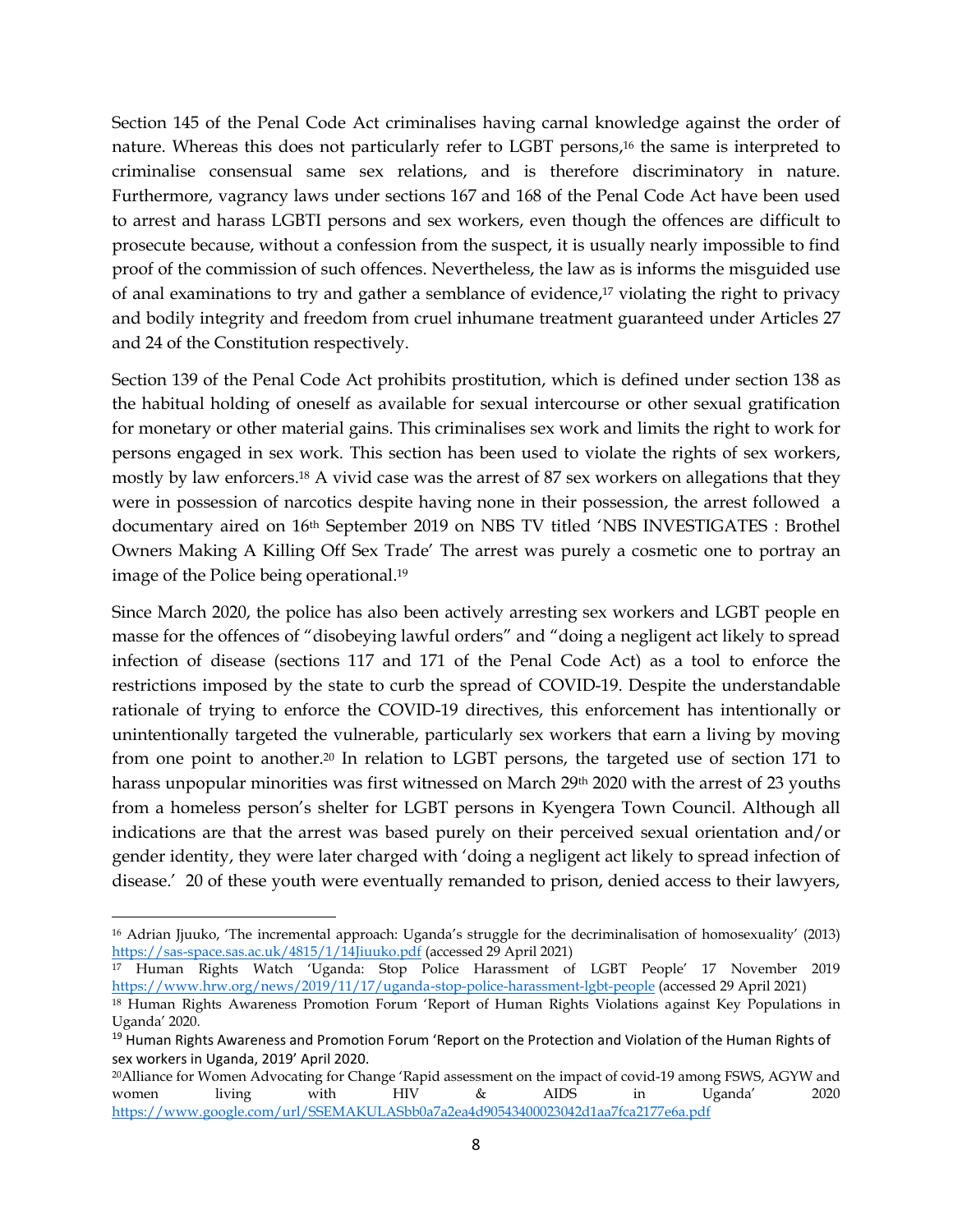and subjected to inhuman and degrading treatment. The High Court later ruled that the denial of access to lawyers to 19 of these was a violation of the right to liberty and the right to a fair hearing.<sup>21</sup>

# <span id="page-8-0"></span>**4.3. Legislative reform**

#### *The Human Rights (Enforcement) Act, 2019*

Parliament enacted the Human Rights (Enforcement) Act 2019 in a bid to improve the enforcement of human rights and bring the consequences of human rights violations down to the individual perpetrator. This Act is intended to simplify and expedite justice for victims of human rights violations. It is a positive step in Uganda's efforts to ensure a progressive realisation of a society governed by the rule of law and based on human rights. The Act further empowers courts to administer justice without undue regard to technicalities, and the courts are further empowered to ensure that human rights violations are addressed.

#### *The Judiciary as an avenue for legislative reform*

LGBTI rights activists have continued to use the courts of law as an avenue for securing legal reform in favour of LGBTI persons during the last five years, and the courts have on several occasions upheld the rights of LGBTI persons. The Constitutional Court of Uganda in November of 2016 delivered its decision in the case of *Adrian Jjuuko v Attorney General*<sup>22</sup> declaring section 15(6)(d) of the Equal Opportunities Act 2007, which prohibited the Equal Opportunities Commission from investigating and hearing matters considered socially unacceptable by a majority of social and cultural groupings in Uganda, to be inconsistent with the constitutional provisions on freedom from discrimination and the right to a fair hearing, and therefore null and void. Despite the case having taken over 7 years before judgment, it makes a firm statement against discrimination of sexual minorities in Uganda and ensuring equality of all persons under the law. 23

However, the Judiciary has also set bad precedents in deciding matters that concern sexual minorities. The High Court has held that a government official did not violate the rights of LGBT persons when he closed down a skills training workshop, citing section 145 of the Penal Code Act as justification.<sup>24</sup> This case is on appeal in the Court of Appeal but is yet to be heard 5

<sup>21</sup> *Human Rights Awareness and Promotion Forum (HRAPF) vs. Attorney General and Another* (High Court Miscellaneous Cause No 81 of 2020.

<sup>22</sup> Constitutional Petition No.001 of 2009

<sup>23</sup> Human Rights Watch 'A Step Towards Better Addressing Discrimination in Uganda: Court Ruling Allows Equal Opportunities Commission to Hear Broader Range of Cases'. 11 November 2016 <https://www.hrw.org/news/2016/11/11/step-towards-better-addressing-discrimination-uganda> (accessed 29 April 2021.)

<sup>24</sup> Jacqueline Kasha Nabagesera & 3ors v AG & Anor Misc. Cause No 33 of 2012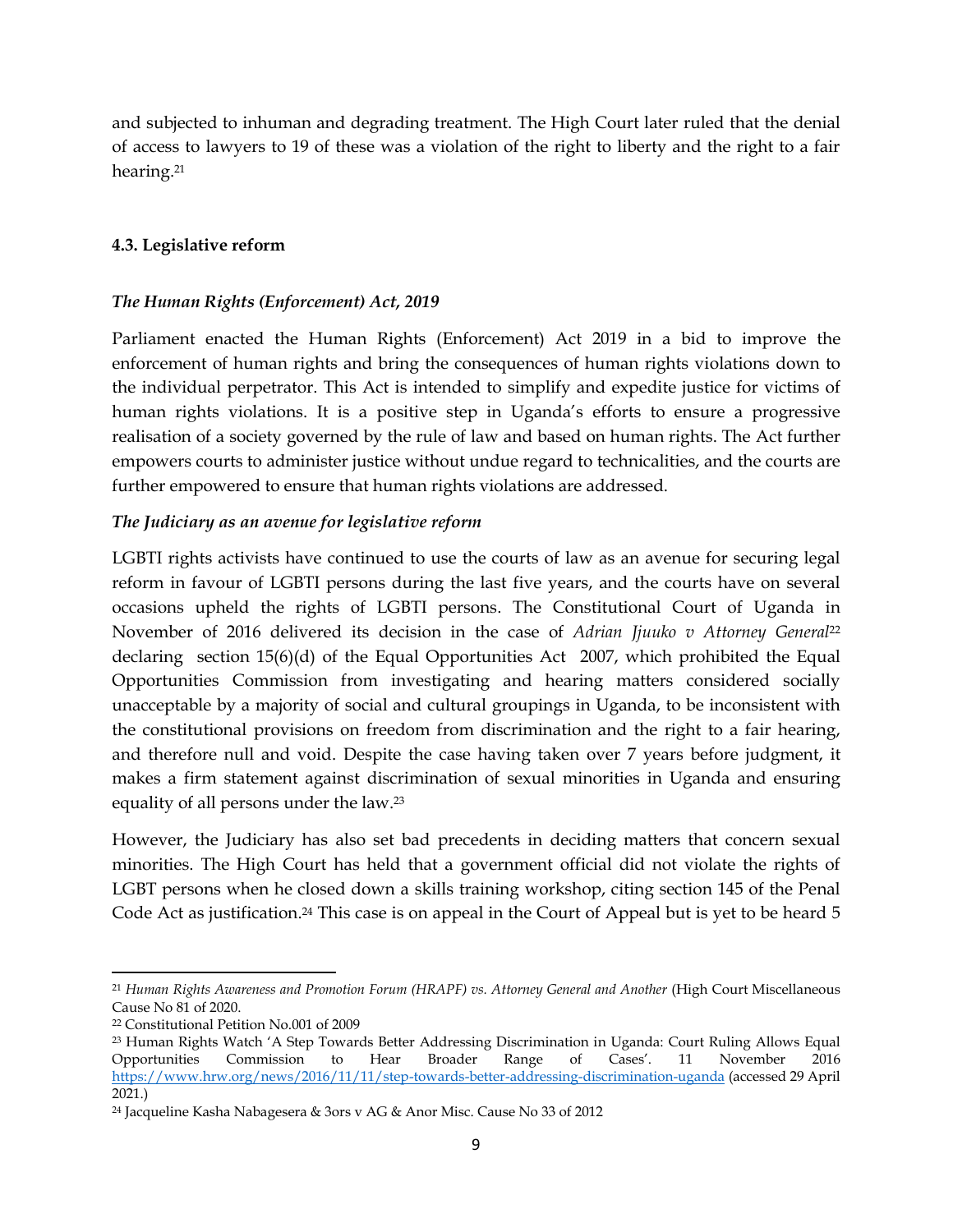years on.<sup>25</sup> Similarly, in 2018, the High Court upheld the decision of the Uganda Registration Services Bureau to refuse to reserve and register the name "Sexual Minorities Uganda" on the grounds that it was undesirable, and that, as the organisation's objectives included promoting the rights of LGBTI persons, its registration would amount to aiding and abetting the offence of having carnal knowledge against the order of nature in section 145 of the Penal Code Act.<sup>26</sup> The appeal that was filed in this case in 2018 is still pending hearing before the Court of Appeal.<sup>27</sup>

#### *The Sexual Offences Bill*

In addition to the already existing laws criminalising sex work and same-sex sexual relations, the government of Uganda is in the process of enacting the Sexual Offences Bill, which shall widen criminalisation for both sex workers and LGBTI persons. This Bill, passed by Parliament on 3rd May 2021 is currently awaiting presidential assent. If it becomes law in the state in which it is currently, the will in effect criminalise as "carnal knowledge against the order of nature" all sexual contact between persons of the same gender, the use of sex toys, some aspects of oral sex and, in the same section, sex with animals, as well as engaging in sex work, having sexual contact of any kind with a sex worker and operating a brothel.<sup>28</sup> If signed into law by the president, this Bill will expand criminalisation for both sex workers and LGBTI persons and greatly undermine efforts towards full recognition of the rights of LGBTI persons and sex workers.<sup>29</sup>

#### **4.3.The institutionalisation of discrimination against LGBT persons and sex workers**

<span id="page-9-0"></span>Despite the provision of Article 21 that bars any form of discrimination against anyone on the basis of sex, discrimination against LGBT persons and sex workers continues to abound, tacitly sanctioned by government institutions, and this institutionalisation of discrimination has contributed greatly to the continued marginalisation of sexual minorities and the rising cases of human rights abuse.

The Non-Governmental Organisations Act 2016 (NGO Act) imposes special obligations on organisations not to engage in acts that are 'prejudicial to the interests of Uganda and the

<sup>25</sup> Jacqueline Kasha Nabagesera & 3ors v AG & Anor Civil Appeal No 195 of 2014

<sup>26</sup> High Court Miscellaneous Cause No. 96 of 2016

<sup>27</sup> Civil Appeal No. 233 of 2018

<sup>28</sup> Although an authoritative text for this Bill has not yet been availed by the Office of the Clerk to Parliament, the presumptive section 13 defines "unnatural offences", section 14 criminalises operation of brothels, section 15 criminalises prostitution and section 16 criminalises "sexual acts with a prostitute" as per the Report of the Sectoral Committee on Legal and Parliamentary Affairs on the Sexual Offences Bill, 2019, which the parliament based on in passing this Bill

<sup>&</sup>lt;sup>29</sup> Human Rights Awareness and Promotion Forum (HRAPF) 'Analysis of the Sexual Offences Act, 2021 and its implications on the human rights of criminalised minorities'

[https://www.hrapf.org/index.php/resources/legal-policy-analyses/190-hrapf-legal-analysis-of-the-sexual](https://www.hrapf.org/index.php/resources/legal-policy-analyses/190-hrapf-legal-analysis-of-the-sexual-offences-act-2021/file)[offences-act-2021/file](https://www.hrapf.org/index.php/resources/legal-policy-analyses/190-hrapf-legal-analysis-of-the-sexual-offences-act-2021/file) (accessed 15th May 2021).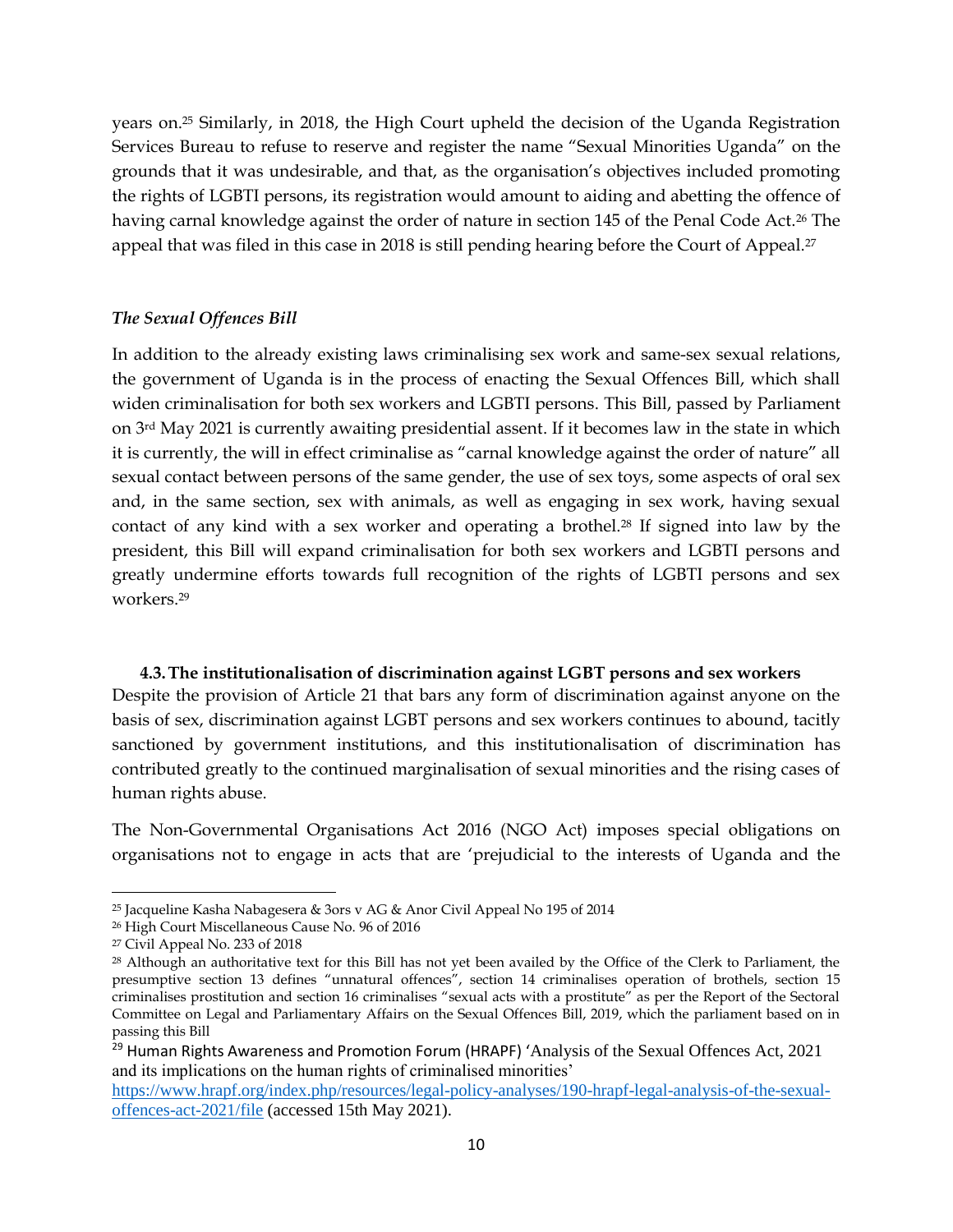dignity of the people of Uganda.'<sup>30</sup> This provision has forced significant self-censorship among civil society organisations as its vagueness can be used to target CSOs focusing on unpopular issues, such as the rights of sexual minorities. At present, less than 10 organisations working on sexual minorities rights in Uganda have been able to secure full registration by the NGO Board. In addition, state institutions in health service delivery, law enforcement, civil society regulation and even the courts of law tend to exhibit an inherent bias against serving LGBTI persons and sex workers, often targeting them for arrest and prosecution for petty offences, denying them access to essential health services and restricting them to certain "friendly" facilities and community drop-in-centres, which generally focus only on HIV and STI prevention and management.

These legal and policy environment is not only repressive but also contravenes Uganda's obligations under various international instruments that Uganda has ratified. They reinforce stigma and social misconceptions against LGBT persons and sex workers and are a justification for the violation of their rights.

# <span id="page-10-0"></span>**4.4.Recommendations**

- 1. Repeal all discriminatory laws inconsistent with Ugandan's international obligations and enact laws to ratify and operationalise international human rights instruments that Uganda is a state party to. In particular, repeal sections 139 and 145 of the Penal Code Act and sections 44 (d) (f) of the NGO Act and review the Sexual Offences Bill prior Presidential assent to remove the further criminalisation of consensual same-sex sexual relations and sex work.
- 2. Strengthen the Judicial systems to better offer redress to victims of violations and intensify efforts to clear case backlog through the scheduling, hearing, and determining cases filed for the protection of the human rights of marginalised persons.

# <span id="page-10-1"></span>**5. Part III**

# <span id="page-10-2"></span>**5.1. The right to liberty, security and freedom from arbitrary arrest and detention**

At the UN level, this right is guaranteed under Article 9 of the ICCPR, at the regional level is guaranteed under Article 6 of the ACHPR, and is codified in Uganda under Article 23 of the 1995 Constitution of Uganda. This right guarantees that a person shall not be deprived of their right to liberty except as provided for under the law. Article 10 of the ICCPR further emphasises the right to be treated with dignity and humanity once the right to liberty has been curtailed.

With the enforcement of the COVID-19 regulations, arbitrary arrests and detentions have continued to spike, with several incidences of targeted arrests and arbitrary detentions of LGBT

 $\overline{\phantom{a}}$ <sup>30</sup> Non-Governmental Organisations Act, 2016 sections 30 and 44.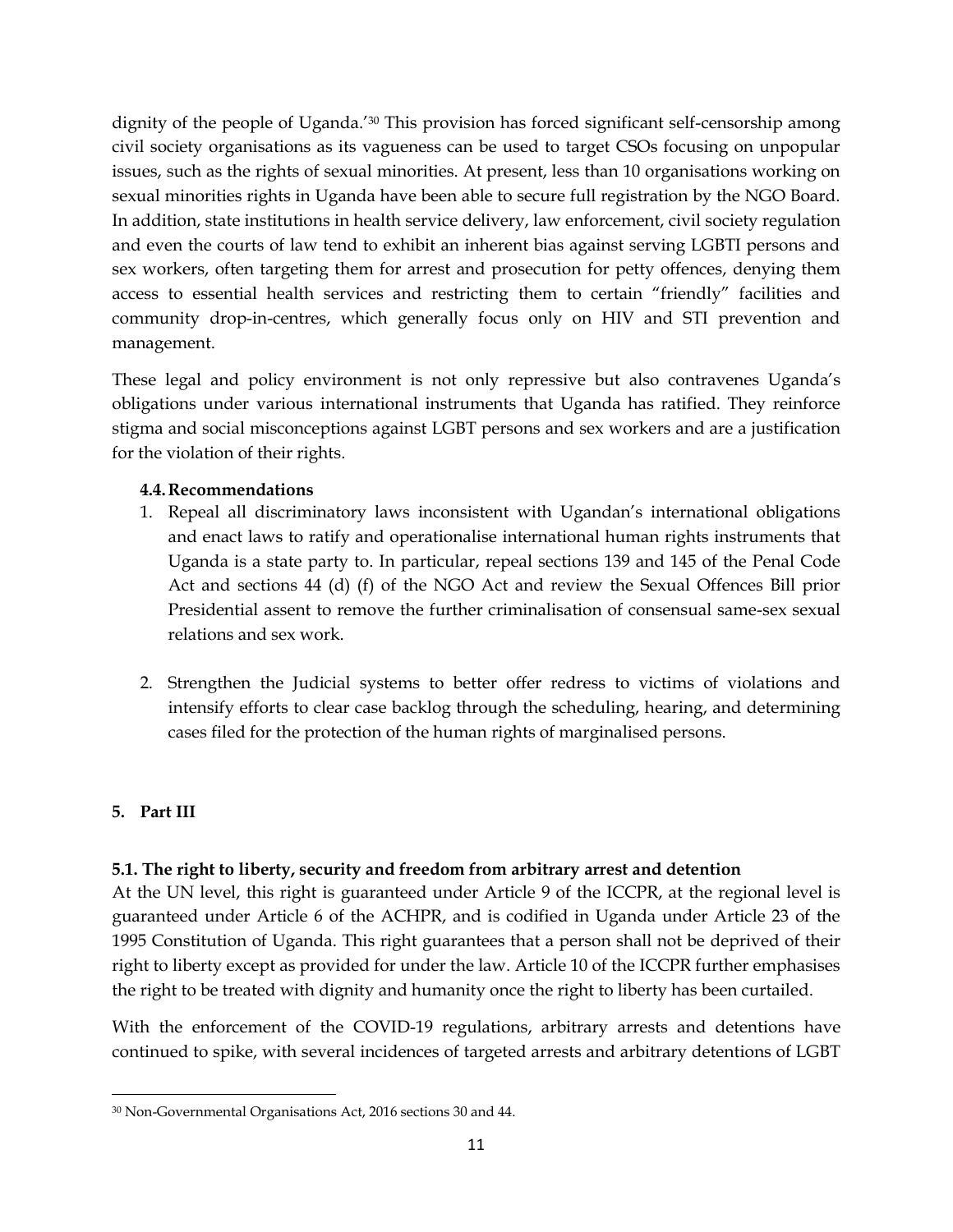persons and sex workers under the guise of enforcing these regulations being reported as already discussed in 4.2 above. 31

Owing to the difficulty of proving 'prostitution' and 'carnal knowledge against the order of nature', the Police often resort to charging LGBT persons and sex workers with petty offences such as 'idle and disorderly',<sup>32</sup> 'rogue and vagabond',<sup>33</sup> 'common nuisance<sup>34</sup> and, in recent times, 'disobeying lawful orders' <sup>35</sup> and 'doing a negligent act likely to spread infection of disease' <sup>36</sup> for allegedly flouting presidential directives on the prevention of the spread of COVID-19.

In addition to the arbitrary deprivation of the right to liberty, LGBT persons and sex workers are subjected to undignified treatment, including beatings, verbal abuse and, in some cases, rape at the hands of Police officers and members of the general community, which violations often go unaddressed.<sup>37</sup>

#### <span id="page-11-0"></span>**5.2.The Right to freedom from torture or cruel, inhuman, and degrading treatment**

Article 7 and 10 of the ICCPR provide for the right to freedom from torture, cruel, inhumane and degrading treatment, and this same right is guaranteed at the regional level under Article 5 of the African Charter on Human and Peoples Rights and it is codified in the laws of Uganda under Article 24 of the 1995 Constitution of Uganda. Cruel, inhumane and degrading treatment against LGBT persons and sex workers in Uganda manifests in several forms, including public parading of LGBT persons and sex workers whenever they are arrested, exposing them to public ridicule, <sup>38</sup> non-consensual anal examinations for LGBTI persons in a bid to establish evidence of having had 'carnal knowledge against the order of nature', rape of sex workers by police officers when they are arrested, physical violence against LGBTI persons and sex workers by arresting and detaining officers in both police stations and prisons (in one extreme case, this

 $\overline{\phantom{a}}$ <sup>31</sup> Health Gap 'Uganda's COVID-19 Response is Terrorizing Women with Arbitrary Detention, Blackmail, and Violence.' 30 April 2020 [https://healthgap.org/press/ugandas-covid19-response-is-terrorizing-women-with](https://healthgap.org/press/ugandas-covid19-response-is-terrorizing-women-with-arbitrary-detention-blackmail-and-violence/)[arbitrary-detention-blackmail-and-violence/](https://healthgap.org/press/ugandas-covid19-response-is-terrorizing-women-with-arbitrary-detention-blackmail-and-violence/) (accessed 29 April 2021).

<sup>&</sup>lt;sup>32</sup> Section 167 of the Penal Code Act, Cap 120, Laws of Uganda

<sup>33</sup> Section 168 of the PCA

<sup>34</sup> Section 160 of the PCA. See for instance Buganda Road Court Criminal cases KLA-00-CR-CO-1263/2019 (Uganda vs Asuman Sserubiri and Others), KLA-00-CR-CO-1262/2019 (Uganda vs Ntale Farida and Others), KLA-00-CR-CO-1266/2019 (Uganda vs Male Marvin and others), KLA-00-CR-CO-1264/2019 (Uganda vs Ssematimba Titus and Others) and KLA-00-CR-CO-1265/2019 (Uganda vs Katongole Ibrahim and Others), in which 67 out of 125 people arrested at a gay bar in Kampala in a targeted swoop were arraigned before courts on charges of being a common nuisance.

<sup>35</sup> Section 117 of the Penal Code Act

<sup>36</sup> Section 171 of the Penal Code Act

<sup>37</sup> Information from consultative meetings held with LGBT persons and sex workers in the Eastern Region on 18 February 2021 at the Shine on Hotel Mbale and the Western Region on 6 April 2021

<sup>38</sup> See for instance 'Shock as Kayunga imam discovers his newlywed wife is a man' The Daily Monitor [https://www.monitor.co.ug/uganda/news/national/shock-as-kayunga-imam-discovers-his-newlywed-wife-is-a-](https://www.monitor.co.ug/uganda/news/national/shock-as-kayunga-imam-discovers-his-newlywed-wife-is-a-man-1868920)

[man-1868920](https://www.monitor.co.ug/uganda/news/national/shock-as-kayunga-imam-discovers-his-newlywed-wife-is-a-man-1868920) (accessed 29 April 2021); 'Police burst Kireka 'sex party', 21 suspects arrested' The Observer 11 October 2020 <https://observer.ug/news/headlines/66929-police-burst-sex-party-21-suspects-arrested> (accessed 30 April 2021).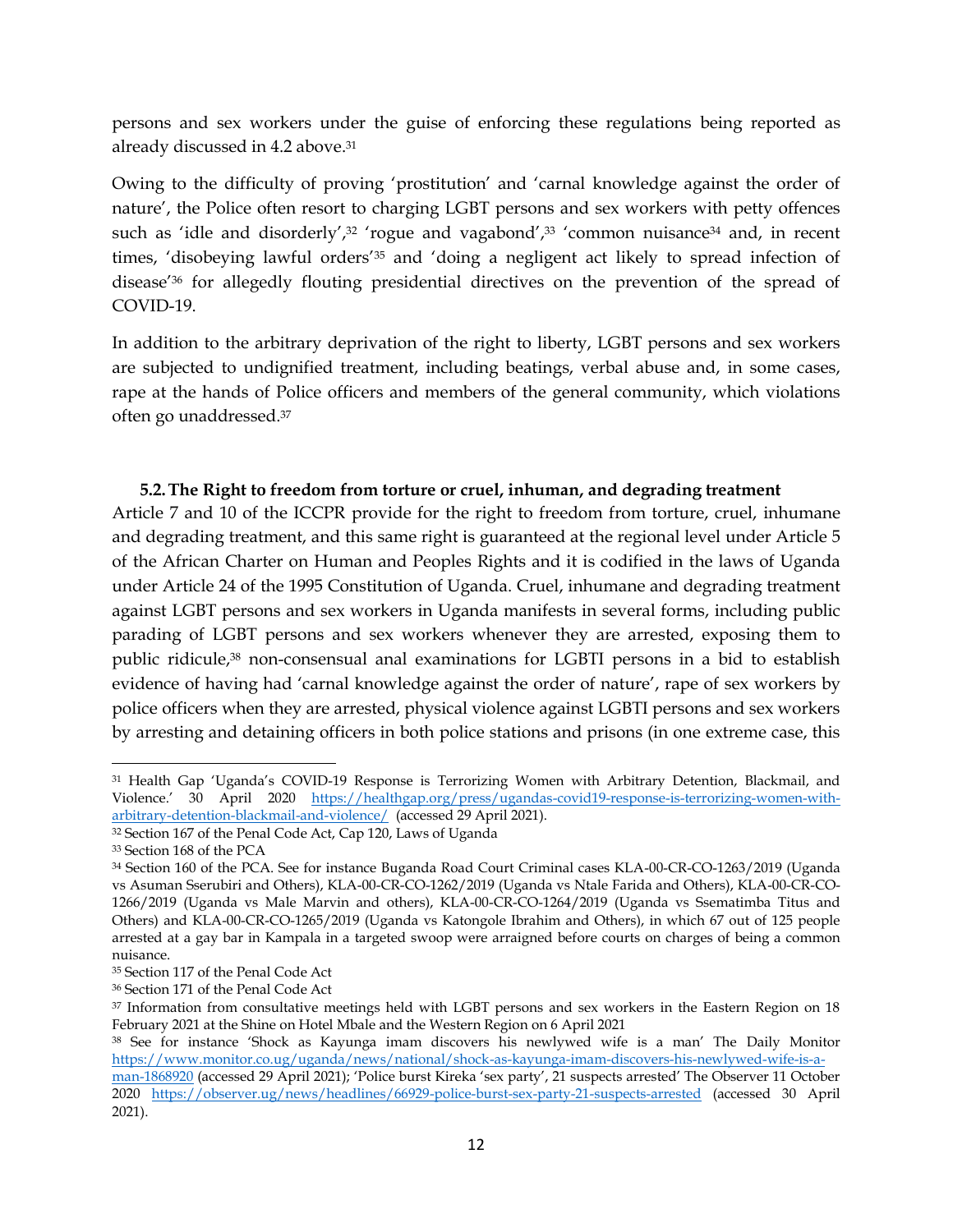violence culminated in a Deputy Officer in charge of a prison burning a transgender woman between the thighs with a smouldering log to "teach her a lesson").

Additionally, the media in Uganda has become the podium for hate speech mostly peddled by politicians, whose misinformed utterances serve to inflame homophobia. <sup>39</sup> Particularly during the run up to the 2021 general elections, politicians have used homophobia to win the support of voters and distract citizens from other issues, creating a hostile environment for LGBT persons. <sup>40</sup> These utterances have at times been used by both the ordinary citizens and law enforcers to further justify the discrimination faced by LGBT persons and sex workers. Furthermore, the negative portrayal of LGBT persons and sex workers by the media and politicians reinforces harmful stereotypes, thereby sanctioning hate crimes against them. The media has as well exposed sex workers to arbitrary arrests and cruel treatment at the hands of Police through unprofessional coverage of stories and documentaries. 41

Additionally, politicians in Uganda have used the threat of re-tabling of the Anti-Homosexuality Act 2014 to keep LGBT persons in perpetual fear, and the talks about this law have contributed to increasing homophobic attacks against LGBT persons. <sup>42</sup> These statements are designed to gain popularity with the public and are readily aired by the media to appease both the ruling elite and the masses. This is cruel and degrading to LGBT persons, who are forced to live in perpetual fear of such a threat being realised, a fear that has since increased after parliament enacting the Sexual Offences Bill, 2019. <sup>43</sup> The Police often respond to such utterances by brutally arresting, parading and exposing perceived homosexuals before the media<sup>44</sup> to be seen as doing something about homosexuality in the country, subjecting LGBT people to indignity and danger and violating privacy of LGBT persons and sex workers, a right guaranteed under Article 17 of the ICCPR and Article 27 of the 1995 Constitution of Uganda.

Forced anal examinations, conducted purportedly to find "evidence" of homosexual conduct, is usually done by the medical personnel forcibly inserting their fingers or other objects into the anus of the suspect of. Victims have described the exams as painful and degrading, explaining that they are always conducted in the presence of a police officer, and the victims are often forced to endure prolonged visual examination by both health workers and police personnel; some also experienced them as a form of sexual violence, while others have reported use of

 $\overline{\phantom{a}}$ <sup>39</sup> 'Anti-gay rhetoric ramps up fear among LGBT+ Ugandans ahead of polls' Nita Bhalla, Reuters 6 January 2021 <https://www.reuters.com/article/us-uganda-lgbt-election-idUSKBN29B22W> . (accessed 30 April 2021)

<sup>&</sup>lt;sup>40</sup> 'Museveni attacks homosexuals, foreign groups, says they are sponsoring opposition protests.' Nile Post 20 November 2020; [https://nilepost.co.ug/2020/11/20/museveni-attacks-homosexuals-foreign-groups-says-they-are](https://nilepost.co.ug/2020/11/20/museveni-attacks-homosexuals-foreign-groups-says-they-are-sponsoring-opposition-protests/)[sponsoring-opposition-protests/](https://nilepost.co.ug/2020/11/20/museveni-attacks-homosexuals-foreign-groups-says-they-are-sponsoring-opposition-protests/)

 $41$  See HRAPF (n 20 above)

<sup>42</sup>'Amid 'Kill the Gays' bill uproar, Ugandan LGBTQ activist is killed' NBC News 16 October 2019 [https://www.nbcnews.com/feature/nbc-out/amid-kill-gays-bill-uproar-ugandan-lgbtq-activist-killed-n1067336.](https://www.nbcnews.com/feature/nbc-out/amid-kill-gays-bill-uproar-ugandan-lgbtq-activist-killed-n1067336) <sup>43</sup> See n 28 above

<sup>44</sup>Open Democracy 'I've defended hundreds of LGBTI people arrested in Uganda. Our laws must change – but we need public acceptance too.' 23 January 2020

[https://www.opendemocracy.net/en/5050/ive-defended-hundreds-of-lgbti-people-arrested-in-uganda-our-laws](https://www.opendemocracy.net/en/5050/ive-defended-hundreds-of-lgbti-people-arrested-in-uganda-our-laws-must-change-but-we-need-public-acceptance-too/)[must-change-but-we-need-public-acceptance-too/](https://www.opendemocracy.net/en/5050/ive-defended-hundreds-of-lgbti-people-arrested-in-uganda-our-laws-must-change-but-we-need-public-acceptance-too/)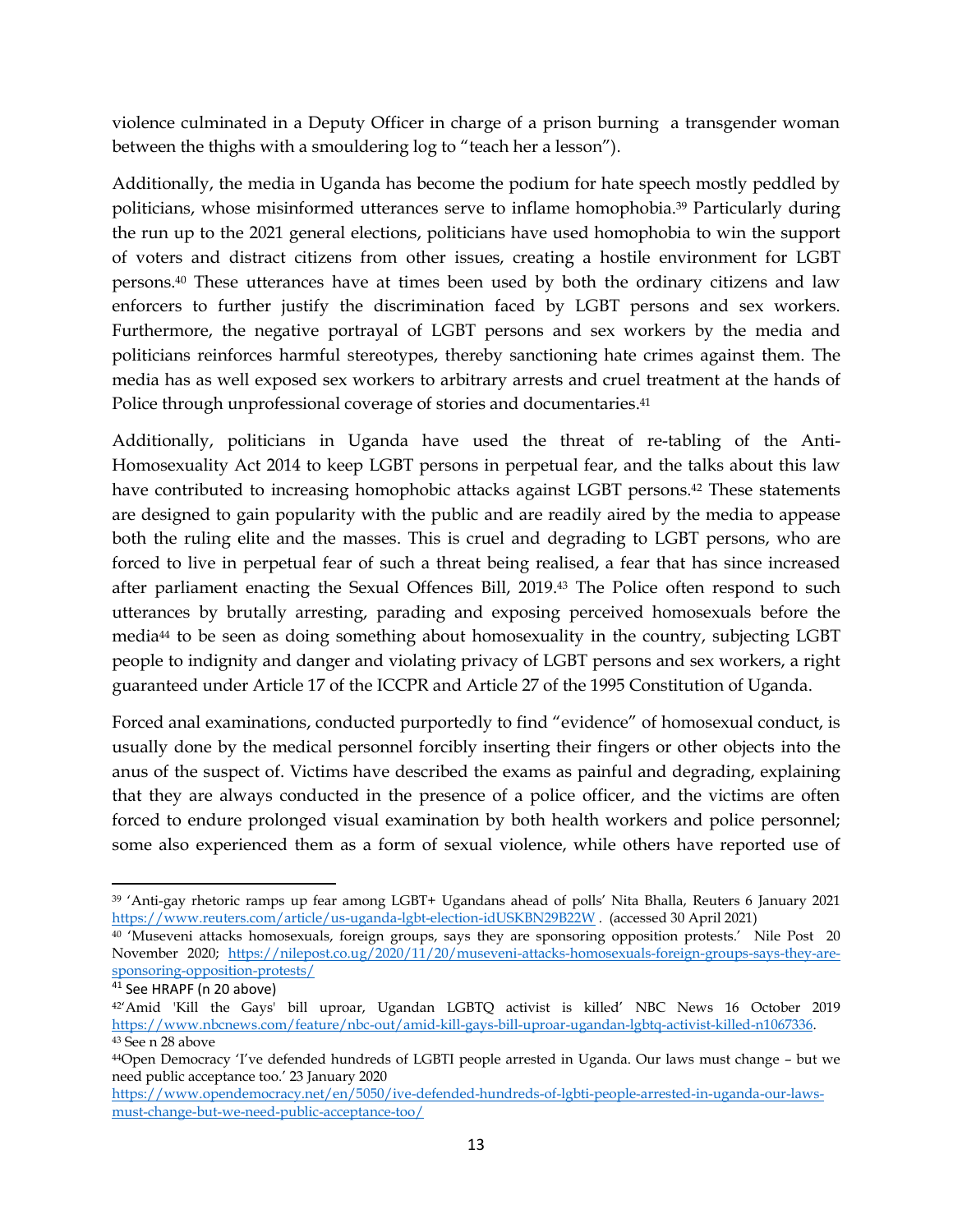violence by both health workers and police personnel in order to secure their cooperation in the exercise, all despite the fact that anal exams have no evidentiary value, and their findings are usually not regarded as probative in a court of law. The Independent Forensic Expert Group (IFEG) identified fifteen medical conditions, ranging from simple constipation to Parkinson's disease that could produce the same "symptoms" doctors look for when conducting forced anal exams in cases of consensual same-sex conduct.<sup>45</sup> This makes the evidence thus acquired almost entirely useless in the context of criminal trials, but the practice is nevertheless practiced with gusto in Uganda, with a recent example of a group of 44 persons, charged with doing a negligent act likely to spread infection of disease, reporting anal examinations on at least 17 of them, merely because the police suspected that they were gay. 46

#### **5.3.The right to life**

<span id="page-13-0"></span>Article 6 of the ICCPR, Article 4 of the ACHPR and Article 22 of the 1995 Constitution of Uganda guarantee the right to life, which goes beyond the mere aspect of living and breathing but concerns the entitlement of individuals to be free from acts and omissions that are intended or may be expected to cause their unnatural or premature death, as well as to enjoy a life with dignity. <sup>47</sup> Therefore, all the acts of indignity, cruel, inhuman, and degrading treatment are all an affront to the right to life. Thus, the criminalisation, media exposure and the political smear campaigns subject LGBT persons and sex workers to undignified lives as they remain unable to access the basics of life such as gainful employment, food and health services.

#### **5.4.The right to health**

 $\overline{a}$ 

<span id="page-13-1"></span>Article 12 of the ICESCR and Article 16 of the ACHPR provide for the right to health. The Constitution of Uganda does not explicitly provide for the right to health but recognises the right of every Uganda to access to medical care without discrimination under Article 8A read together with Objective 20 of the National Objectives and Directive Principles of State Policy. The right to health is an inclusive right extending not only to timely and appropriate health care but also to the underlying determinants of health such as availability, accessibility, acceptability and quality.<sup>48</sup> Unfortunately, the right to health for LGBT persons and sex workers is often denied due to the social and cultural misconceptions and exclusions that LGBT persons and sex workers experience based on their sexual orientation and gender identity or choice of occupation. This is reflected in the budget allocations that do not include sexual reproductive health services for LGBT persons<sup>49</sup> and male sex workers.

<sup>45</sup> Independent Forensic Expert Group 'Statement on anal examinations in cases of alleged homosexuality' , January 2016, DOI: 10.7146/torture.v26i2.108205.

<sup>46</sup> *Uganda v Ssembajjwe Jonathan & 41 others*, Nansana Magistrates Court, 518-21.

<sup>47</sup> UN Human Rights Committee 'General comment no. 36, Article 6 (Right to Life)', 3 September 2019, CCPR/C/GC/35, available at:<https://www.refworld.org/docid/5e5e75e04.html> (accessed 30 April 2021)

<sup>48</sup> Committee on ESCR 'General Comment 14: The right to the highest standard of physical and mental health'. HRI/GEN/1/Rev 9 (Vol1) (2000) para 11.

<sup>49</sup> Human Rights Awareness and Promotion Forum (HRAPF) 'Trends analysis of programming and budget allocation to srhr commodities and services for LGBT persons in uganda trends analysis of programming and budget allocation to SRHR commodities and services for 2016/2017 - 2021/2021' (2020) <https://www.hrapf.org/index.php/resources/legal-policy-analyses>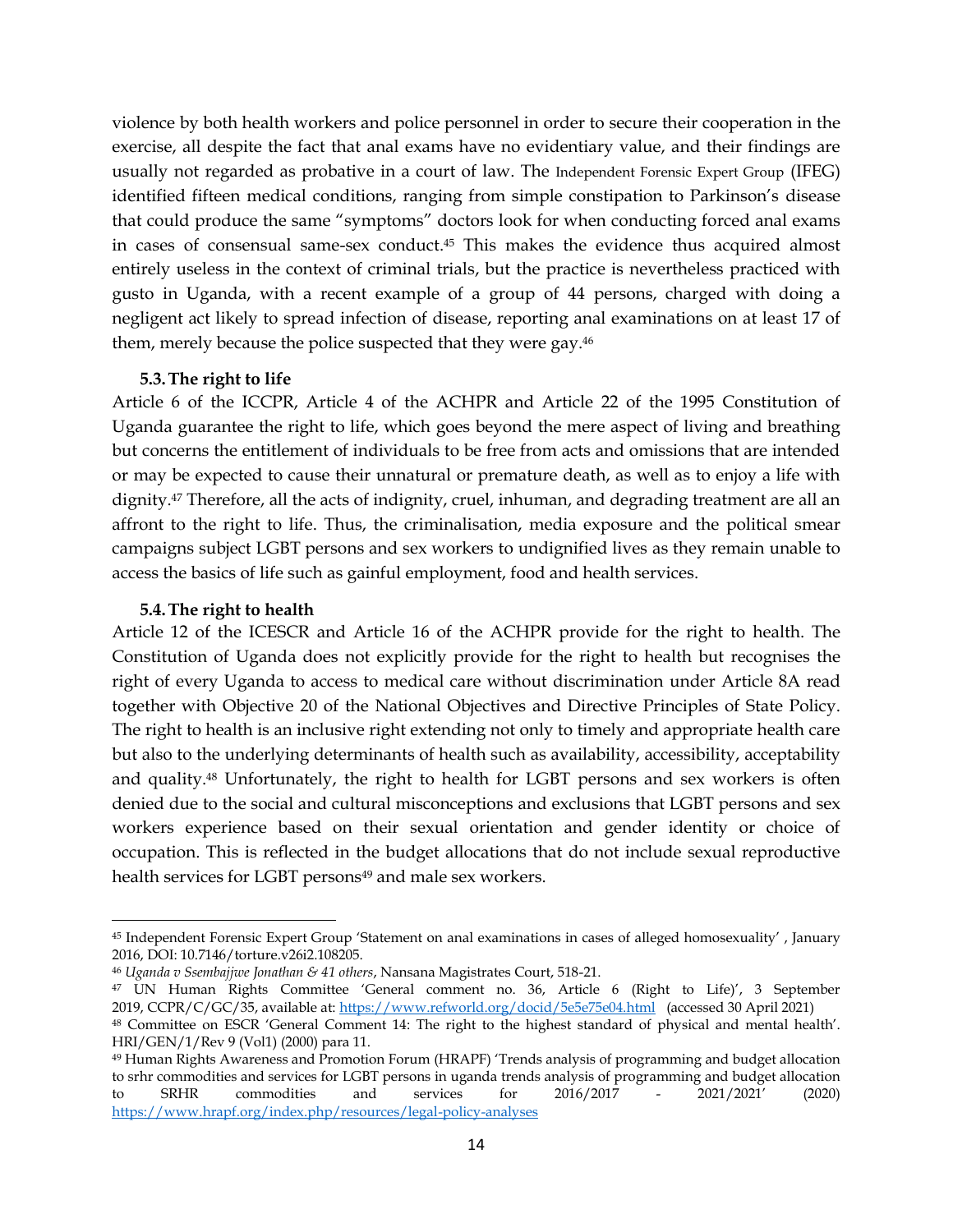LGBT persons and sex workers encounter discrimination, stigmatisation and hostility in accessing the health care system in Uganda, and this discrimination is based on the criminalisation of same sex sexual conduct and prostitution under the Penal Code Act. This also informs the negative attitudes of health workers to LGBTI persons and sex workers, <sup>50</sup> despite the fact that they remain classified as key populations and as groups most at risk of acquiring HIV.<sup>51</sup> There is no robust system to track universal healthcare coverage is in place in relation to HIV services for LGBT persons and sex workers.

Additionally, there are no specialised healthcare services tailored towards the specific needs of LGBT persons and sex workers. <sup>52</sup> Services unique to LGBT persons and sex workers are usually not readily available at healthcare facilities, <sup>53</sup> and there is documented evidence of healthcare service providers refusing to serve LGBT persons and sex workers on the basis of their fear of supporting them in their "imported behaviours," whereas others claim not to have the requisite skills. 54

Non-Governmental Organisations such as the Most at Risk Populations Initiative and community drop-in-centres operated by LGBTI and sex worker-led organisations are the primary source of health care services for LGBTI persons and sex worker. <sup>55</sup> The SRHR needs of LGBT persons are generally not considered, and government efforts to raise awareness on SRHR issues as well as the minimum SRHR packages available are all tailored towards heterosexual persons, such as the Ministry of Health's long-standing campaign on the use of contraception, which exclusively targets heterosexual couples.

#### **5.5.Freedom of expression, association and assembly**

<span id="page-14-0"></span>Article 19 of the ICCPR and Article 21 of the Constitution of Uganda, 1995 guarantee the right of all persons to freedom of expression, conscience, religion, association and assembly, as well as the right to freedom of movement, which are fundamental to the creation of vibrant and effective civil society movements. However, Civil Society Organisations that serve sexual minorities in Uganda continue to face interference with this right without justification by the state. One such incidence for LGBT persons was the raid on a known gay bar in Kampala on 10<sup>th</sup> November 2019, in which 125 LGBT persons were arrested and charged with being a common nuisance.<sup>56</sup>

l

<sup>50</sup> n 40 above and information from consultative meetings with LGBT persons and sex workers

<sup>51</sup>HRAPF 'How laws that promote human rights impact on access to HIV and TB services for Key Populations in Uganda.' 2020 <https://www.hrapf.org/index.php/resources/>

<sup>52</sup> Human Rights Awareness and Promotion Forum 'Sexual And Reproductive Health (SRH) Needs for LGBTI persons and Quality of available services to LGBTI persons' 2021 <https://www.hrapf.org/index.php/resources/research-reports>

<sup>53</sup> n 42 above

<sup>54</sup> Joseph. K. B.Matovu et al 'Health providers' experiences, perceptions and readiness to provide HIV services to men who have sex with men and female sex workers in Uganda – a qualitative study'. (2019) 19 *[BMC Infectious Diseases](https://bmcinfectdis.biomedcentral.com/)* , 214<https://bmcinfectdis.biomedcentral.com/articles/10.1186/s12879-019-3713-0> and n 42 above <sup>55</sup> n 40 & n 42 above

<sup>56</sup>'Police raids 'gay-friendly' Ram Bar, arrests 120'. The Observer 12 November 2019 <https://observer.ug/news/headlines/62595-police-raids-gay-friendly-ram-bar-arrests-120> (accessed 30 April 2021.)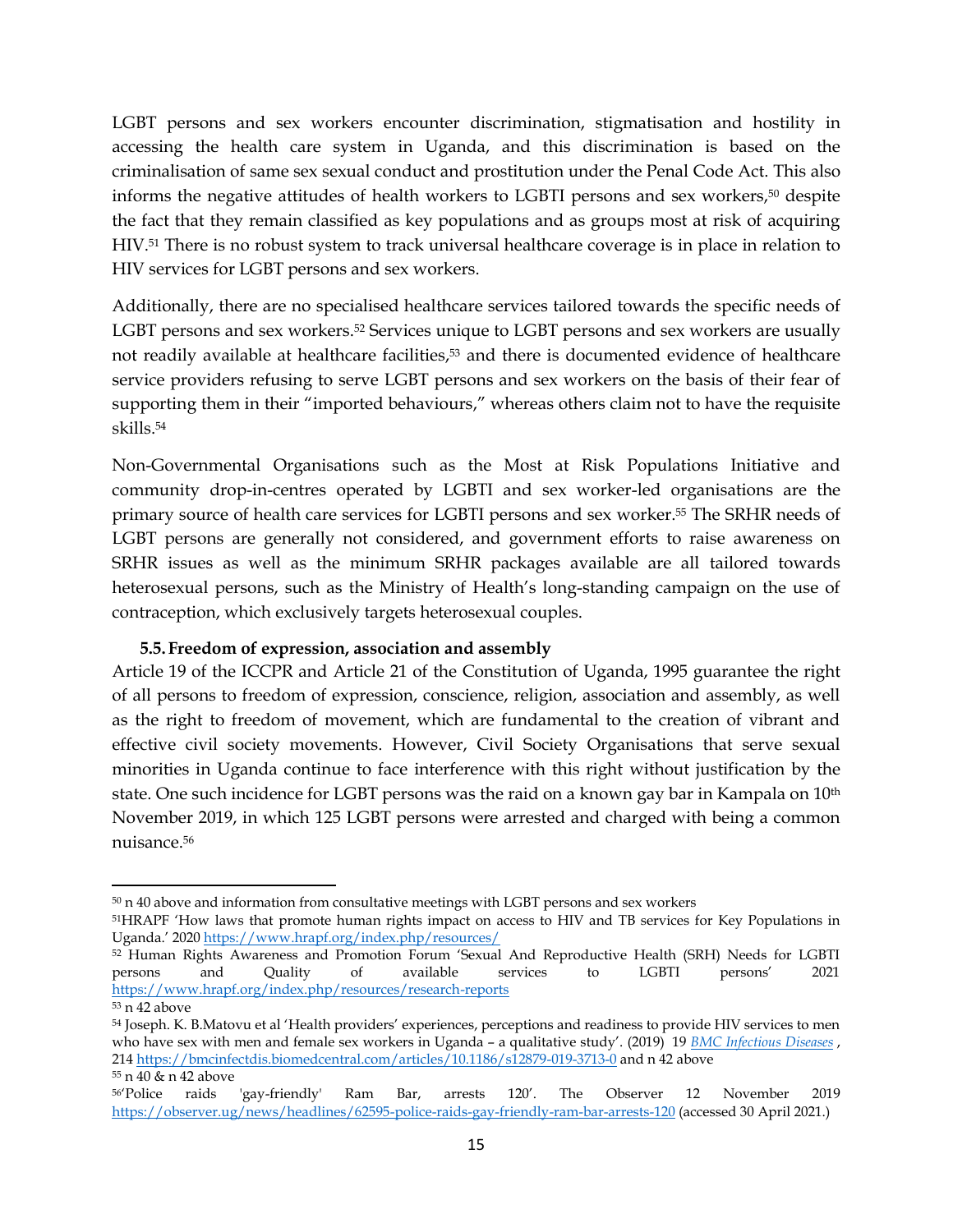Furthermore, there have been concerted efforts by the Government to shrink the space for association under Non-Governmental Organisations with the use of repressive laws such as the Anti-Money Laundering Act 2013, the Public Order Management Act 2013 and institutions such as the Financial Intelligence Authority. Civil Society Organisations that focus on governance and issues of sexual minorities have garnered the illegal and undue attention of the Authority, and have had their accounts and activities frozen. <sup>57</sup> These attacks are not limited to the Organisations but extend to human rights defenders who are vocal over Governments' overreach and failures. <sup>58</sup> The Government has also targeted donor funding in a bid to frustrate the operation of the Civil Society Organisations.<sup>59</sup> These limitations are unjustifiable as they are aimed at silencing genuine concerns raised over the human rights situation in Uganda and have the effect of unduly and unlawfully limiting the freedom of association, assembly and association for LGBTI persons and sex workers in Uganda.

# <span id="page-15-0"></span>**6. Conclusion**

International human rights instruments and national law protect all persons equally without distinction as to race, social standing or sexual orientation and gender identity or expression. The human rights of LGBT people and sex workers are inherent, based on their humanity and grounded in the human rights framework. The LGBT and sex worker communities therefore call upon the Government of Uganda to respect its obligations under the international, regional and national human rights law to treat all persons equally regardless of sexual orientation and gender identity or expression.

# <span id="page-15-1"></span>**7. Recommendations**

- 1. Enact regulations to govern the humane and dignified treatment of all suspects, particularly LGBTI persons and sex workers, upon arrest and while in detention based on internationally acceptable standards of respect for basic human rights.
- 2. Investigate and prosecute state actors and individuals perpetrating violence against LGBTI persons and sex workers
- 3. Respect, protect and promote the human rights of all persons without discrimination on any grounds, including sexual orientation, gender identity or choice of sex work as an occupation
- 4. Strengthen the health policy framework to better serve the unique health needs of LGBTI persons and sex workers, and strengthen human rights training for health workers on the issues that concern marginalised persons within the healthcare system.

<sup>57</sup>'Government freezes accounts of 4 NGOs doing poll work' The Monitor Uganda 02 December 2020 [https://www.monitor.co.ug/uganda/special-reports/elections/govt-freezes-accounts-of-4-ngos-doing-poll-work-](https://www.monitor.co.ug/uganda/special-reports/elections/govt-freezes-accounts-of-4-ngos-doing-poll-work-3216360)[3216360](https://www.monitor.co.ug/uganda/special-reports/elections/govt-freezes-accounts-of-4-ngos-doing-poll-work-3216360) (accessed 30 April 2021.)

<sup>58</sup>'Activists Demand Police Release Prominent Ugandan Human Rights Lawyer.' VOA News 23 December 2020 <https://www.voanews.com/africa/activists-demand-police-release-prominent-ugandan-human-rights-lawyer> (accessed 30 April 2021.)

<sup>59</sup>'DGF suspension cripples NGO activities' The Daily Monitor 15 March 2021 <https://www.monitor.co.ug/uganda/news/national/dgf-suspension-cripples-ngo-activities>